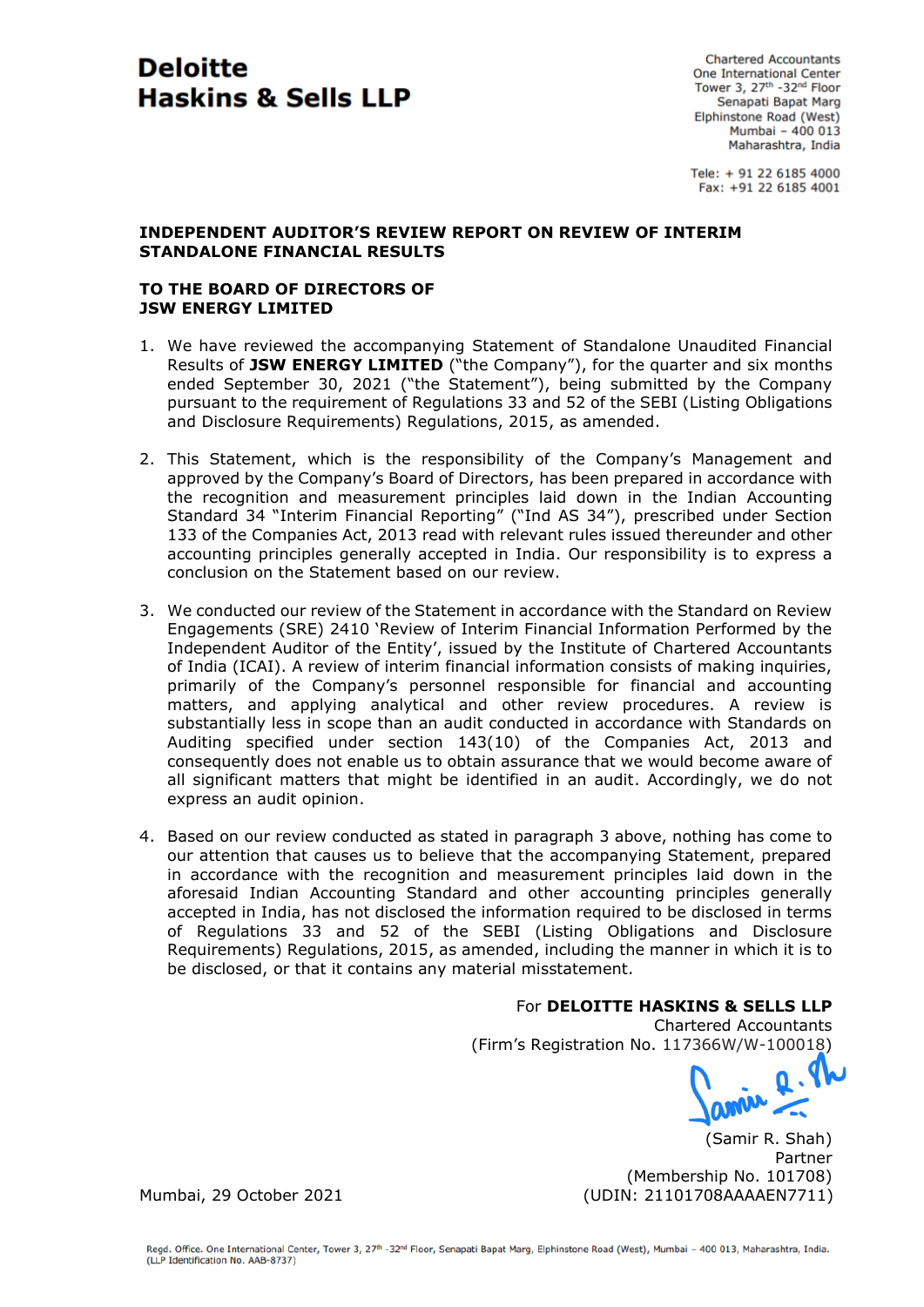

### Registered Office : JSW Centre, Bandra Kurla Complex, Bandra (East), Mumbai-400051

CIN: L74999MH1994PLC077041

Statement of Standalone Unaudited Financial Results for the Quarter and Six Months Ended September 30, 2021

|                |                                                                                      | <b>Quarter Ended</b> |                  |                  | <b>Six Months Ended</b> |                  | ९ ∪rore<br><b>Year Ended</b> |
|----------------|--------------------------------------------------------------------------------------|----------------------|------------------|------------------|-------------------------|------------------|------------------------------|
| Sr.<br>No.     | <b>Particulars</b>                                                                   | 30.09.2021           | 30.06.2021       | 30.09.2020       | 30.09.2021              | 30.09.2020       | 31.03.2021                   |
|                |                                                                                      | <b>Unaudited</b>     | <b>Unaudited</b> | <b>Unaudited</b> |                         | <b>Unaudited</b> | <b>Audited</b>               |
| $\mathbf{1}$   | Income:                                                                              |                      |                  |                  |                         |                  |                              |
|                | a) Revenue from operations [refer note no 3(a) and 3(c)]                             | 802.17               | 757.98           | 672.03           | 1,560,15                | 1,476.38         | 2,897.53                     |
|                | b) Other income                                                                      | 114.57               | 58.00            | 26.77            | 172.57                  | 45.34            | 62.41                        |
|                | <b>Total income</b>                                                                  | 916,74               | 815.98           | 698.80           | 1,732.72                | 1,521.72         | 2,959.94                     |
| $\overline{2}$ | Expenses:                                                                            |                      |                  |                  |                         |                  |                              |
|                | a) Fuel cost [refer note no 3(c)]                                                    | 478.05               | 447.86           | 424.92           | 925.91                  | 983.47           | 1.778.14                     |
|                | b) Purchase of stock-in-trade                                                        | ۰                    | 26.11            |                  | 26.11                   |                  |                              |
|                | c) Employee benefits expense                                                         | 30.71                | 28.44            | 25.42            | 59.15                   | 55.28            | 112.32                       |
|                | d) Finance costs                                                                     | 34.58                | 35.57            | 55.59            | 70.15                   | 122.24           | 210.10                       |
|                | e) Depreciation and amortisation expenses                                            | 82.34                | 88.37            | 90.38            | 170.71                  | 180,68           | 358.07                       |
|                | Other expenses<br>f)                                                                 | 85.82                | 56.25            | 39.81            | 142.07                  | 69.56            | 193.57                       |
|                | <b>Total expenses</b>                                                                | 711.50               | 682.60           | 636.12           | 1,394.10                | 1,411.23         | 2,652.20                     |
| 3              | Profit before tax (1-2)                                                              | 205.24               | 133.38           | 62.68            | 338.62                  | 110.49           | 307.74                       |
| 4              | Tax expense:                                                                         |                      |                  |                  |                         |                  |                              |
|                | - Current tax                                                                        | 39.76                | 23.36            | 5.48             | 63.12                   | 10.03            | 40.15                        |
|                | - Deferred tax                                                                       | 32.63                | 21.11            | 21.85            | 53.74                   | 36.86            | 81.41                        |
| 5              | Profit for the period / year (3-4)                                                   | 132.85               | 88.91            | 35.35            | 221,76                  | 63.60            | 186.18                       |
| 6              | Other comprehensive income / (loss)                                                  |                      |                  |                  |                         |                  |                              |
| Al             | (i) Items that will not be reclassified to profit or loss                            | (109.18)             | 1,561.32         | 634.69           | 1.452.14                | 983.77           | 2.350.19                     |
|                | (ii) Income tax relating to items that will not be reclassified<br>to profit or loss | 12.71                | (184.79)         | 0.05             | (172.08)                | 0.10             | (148.52)                     |
| вІ             | (i) Items that will be reclassified to profit or loss                                |                      |                  | 7.60             |                         | 1.80             | 9.73                         |
|                | (ii) Income tax relating to items that will be reclassified to<br>profit or loss     |                      | ÷                | (2.66)           |                         | (0.63)           | (3.40)                       |
|                | Total other comprehensive (loss) / income [net of tax]                               | (96.47)              | 1,376.53         | 639.68           | 1,280.06                | 985.04           | 2,208.00                     |
| 7              | Total comprehensive income for the period / year (5+6)                               | 36.38                | 1,465.44         | 675.03           | 1,501.82                | 1,048.64         | 2,394.18                     |
| 8              | Paid-up equity share capital (net of treasury shares)                                |                      |                  |                  |                         |                  |                              |
|                | (Face value of ₹10 per share)                                                        | 1,639.54             | 1.643.06         | 1,642.03         | 1.639.54                | 1.642.03         | 1,642.33                     |
| 9              | Other equity                                                                         |                      |                  |                  |                         |                  | 9,990.01                     |
| 10             | Earnings per share (EPS)<br>(not annualised excluding year end)                      |                      |                  |                  |                         |                  |                              |
|                | - Basic EPS (₹)                                                                      | 0.81                 | 0.54             | 0.22             | 1.35                    | 0.39             | 1.13                         |
|                | - Diluted EPS $(7)$                                                                  | 0.81                 | 0.54             | 0.22             | 1.35                    | 0.39             | 1.13                         |



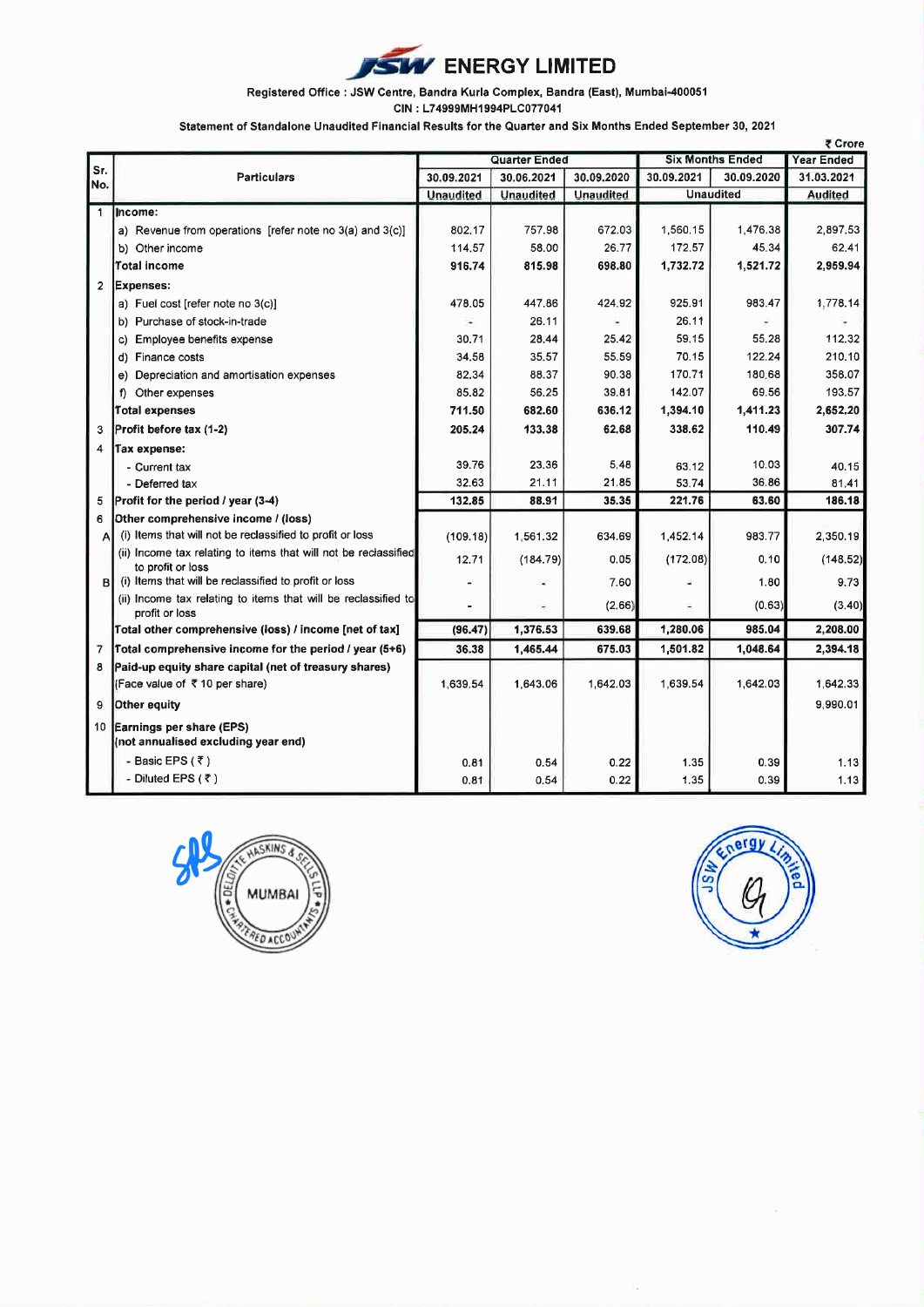| ₹ Crore                                                                        |                       |                       |  |  |  |  |  |  |
|--------------------------------------------------------------------------------|-----------------------|-----------------------|--|--|--|--|--|--|
|                                                                                | As at                 |                       |  |  |  |  |  |  |
| <b>Particulars</b>                                                             | 30.09.2021            | 31.03.2021            |  |  |  |  |  |  |
|                                                                                | <b>Unaudited</b>      | Audited               |  |  |  |  |  |  |
| <b>A. ASSETS</b>                                                               |                       |                       |  |  |  |  |  |  |
| 1. Non-current assets:                                                         |                       |                       |  |  |  |  |  |  |
| (a) Property, plant and equipment                                              | 4.020.70              | 4,178.90              |  |  |  |  |  |  |
| (b) Capital work-in-progress                                                   | 63.32                 | 33.85                 |  |  |  |  |  |  |
| (c) Other Intangible assets                                                    | 1.19                  | 1.22                  |  |  |  |  |  |  |
| (d) Investments in subsidiaries and an associate                               | 4,440.42              | 4,380.77              |  |  |  |  |  |  |
| (e) Financial assets                                                           |                       |                       |  |  |  |  |  |  |
| Investments<br>(i)                                                             | 4.693.62              | 3,293.57              |  |  |  |  |  |  |
| Trade receivables<br>(ii)                                                      | 59.19                 | 5.34                  |  |  |  |  |  |  |
| Loans<br>(iii)                                                                 | 88.19                 | 102.53                |  |  |  |  |  |  |
| (iv) Other financial assets                                                    | 1,015.53              | 1,003.97              |  |  |  |  |  |  |
| (f) Income tax assets (net)                                                    | 63.56                 | 63.56                 |  |  |  |  |  |  |
| (g) Other non-current assets                                                   | 112.61                | 106.21                |  |  |  |  |  |  |
| Total non - current assets                                                     | 14,558.33             | 13,169.92             |  |  |  |  |  |  |
| 2. Current assets:                                                             |                       |                       |  |  |  |  |  |  |
| (a) Inventories                                                                | 338.06                | 236.34                |  |  |  |  |  |  |
| (b) Financial assets                                                           |                       |                       |  |  |  |  |  |  |
| Investments<br>(i)                                                             | 119.39                | 537.56                |  |  |  |  |  |  |
| Trade receivables<br>(ii)                                                      | 244.70                | 230.56                |  |  |  |  |  |  |
| (iii) Unbilled revenue                                                         | 128.50                | 22.44                 |  |  |  |  |  |  |
| (iv) Cash and cash equivalents                                                 | 152.86                | 58.19                 |  |  |  |  |  |  |
| Bank Balances other than (iv) above<br>(v)                                     | 68.34                 | 69.14                 |  |  |  |  |  |  |
| (vi)<br>Loans                                                                  | 84.74                 | 65.84                 |  |  |  |  |  |  |
| (vii) Other financial assets                                                   | 150.83                | 152.56                |  |  |  |  |  |  |
| (c) Other current assets                                                       | 71.10                 | 59.43                 |  |  |  |  |  |  |
| <b>Total current assets</b>                                                    | 1,358.52              | 1,432.06              |  |  |  |  |  |  |
| 3. Asset classified as held for sale                                           |                       | 114,33                |  |  |  |  |  |  |
| TOTAL ASSETS (1+2+3)                                                           | 15,916.85             | 14,716.31             |  |  |  |  |  |  |
| <b>B. EQUITY AND LIABILITIES</b>                                               |                       |                       |  |  |  |  |  |  |
| 1. Equity                                                                      |                       |                       |  |  |  |  |  |  |
| (a) Equity share capital                                                       | 1,639.54              | 1,642.33              |  |  |  |  |  |  |
| (b) Other equity                                                               | 11,083.14             | 9,990.01              |  |  |  |  |  |  |
| <b>Total equity</b><br>2. Liabilities                                          | 12,722.68             | 11,632.34             |  |  |  |  |  |  |
| I. Non-current liabilities                                                     |                       |                       |  |  |  |  |  |  |
| (a) Financial liabilities                                                      |                       |                       |  |  |  |  |  |  |
| (i) Borrowings                                                                 | 556.48                | 710.51                |  |  |  |  |  |  |
| (ii) Lease liabilities                                                         | 0.65                  | 0.85                  |  |  |  |  |  |  |
| (iii) Other financial liabilities                                              | 0.45                  | 0.44                  |  |  |  |  |  |  |
| (b) Provisions                                                                 | 23.52                 | 22.26                 |  |  |  |  |  |  |
| (c) Deferred tax liabilities (net)                                             | 766.61                | 559.17                |  |  |  |  |  |  |
| (d) Other non-current liabilities                                              | 5.99                  | 6.06                  |  |  |  |  |  |  |
| <b>Total non - current liabilities</b>                                         | 1,353.70              | 1,299.29              |  |  |  |  |  |  |
| II. Current liabilities                                                        |                       |                       |  |  |  |  |  |  |
| (a) Financial liabilities                                                      |                       |                       |  |  |  |  |  |  |
| (i) Borrowings                                                                 | 1,028.06              | 891.32                |  |  |  |  |  |  |
| (ii) Lease liabilities                                                         | 0.39                  | 0.38                  |  |  |  |  |  |  |
| (iii) Trade payables                                                           |                       |                       |  |  |  |  |  |  |
| a) Total outstanding dues of micro and small enterprises                       | 2.69                  | 4.42                  |  |  |  |  |  |  |
| b) Total outstanding dues of creditors other than micro and small enterprises* | 578.84                | 713.26                |  |  |  |  |  |  |
| (iv) Other financial liabilities                                               | 112.45                | 69.46                 |  |  |  |  |  |  |
| (b) Other current liabilities                                                  | 41.08                 | 63.27                 |  |  |  |  |  |  |
| (c) Provisions                                                                 | 5.87                  | 5.87                  |  |  |  |  |  |  |
| (d) Income tax liabilities (net)                                               | 71.09                 | 36.70                 |  |  |  |  |  |  |
|                                                                                | 1,840.47              | 1,784.68              |  |  |  |  |  |  |
| <b>Total current liabilities</b>                                               |                       |                       |  |  |  |  |  |  |
|                                                                                |                       |                       |  |  |  |  |  |  |
| <b>Total liabilities</b><br><b>TOTAL EQUITY AND LIABILITIES (1+2)</b>          | 3,194.17<br>15,916.85 | 3,083.97<br>14,716.31 |  |  |  |  |  |  |



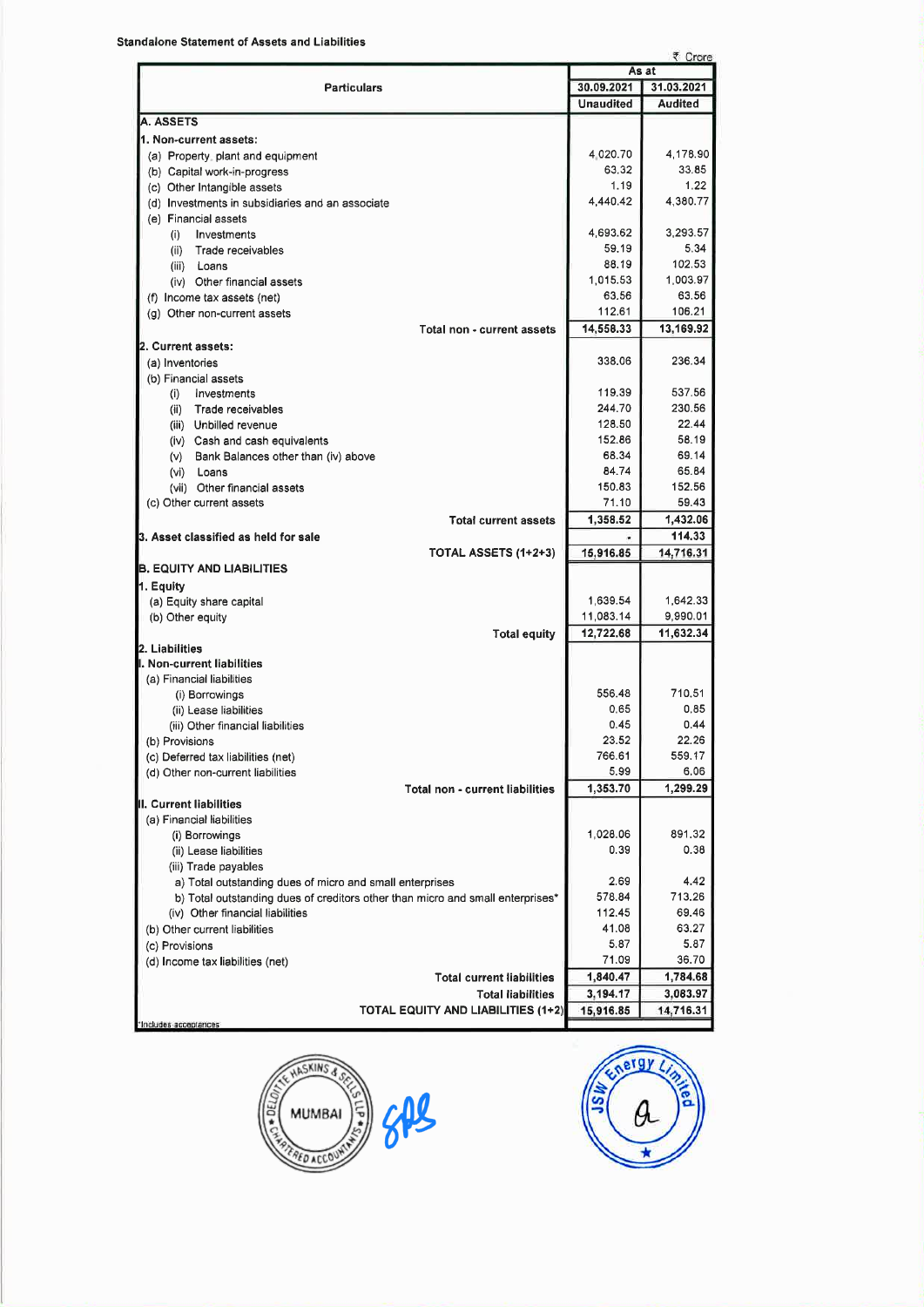**Standalone Statement of Cash Flows** 

|   |                                                                                                                   |                  |                   | For the Six Months Ended |                   |
|---|-------------------------------------------------------------------------------------------------------------------|------------------|-------------------|--------------------------|-------------------|
|   | <b>Particulars</b>                                                                                                | 30.09.2021       |                   | 30.09.2020               |                   |
|   |                                                                                                                   | <b>Unaudited</b> |                   | <b>Unaudited</b>         |                   |
| A | <b>CASH FLOW FROM OPERATING ACTIVITIES</b>                                                                        |                  |                   |                          |                   |
|   | <b>Profit before tax</b>                                                                                          |                  | 338.62            |                          | 110.49            |
|   | <b>Adjusted for:</b>                                                                                              |                  |                   |                          |                   |
|   | Depreciation and amortisation expense<br>Interest income earned on financial assets that are not designated as    | 170.71           |                   | 180.68                   |                   |
|   | fair value through profit or loss                                                                                 | (114.28)         |                   | (19.42)                  |                   |
|   | Finance costs                                                                                                     | 70.15            |                   | 122.24                   |                   |
|   | Share based payments                                                                                              | 2.30             |                   | 1.09                     |                   |
|   | Dividend income from investments designated as fair value through<br>other comprehensive income                   | (45.52)          |                   | (14.01)                  |                   |
|   | Gain on sale / discard of property, plant and equipment (net)                                                     | (0.02)           |                   |                          |                   |
|   | Allowance for doubtful loans / trade receivables / interest receivables                                           | 32.88            |                   | 0.02                     |                   |
|   | Contingent consideration / liabilities no longer payable written back                                             |                  |                   | (1.58)                   |                   |
|   | Capital work in progress written off                                                                              |                  |                   | 0.98                     |                   |
|   | Net loss arising on financial instruments designated as fair value                                                | 0.04             |                   | 0.09                     |                   |
|   | through profit or loss                                                                                            |                  |                   |                          |                   |
|   | Unrealised foreign exchange (gain) / loss (net)                                                                   | (2.53)           | 113.73            | 0.78                     | 270.87            |
|   | Operating profit before working capital changes<br>Adjustment for movement in working capital:                    |                  | 452.35            |                          | 381.36            |
|   | Increase in trade receivables and unbilled revenue                                                                | (174.05)         |                   | (15.84)                  |                   |
|   | (Increase) / Decrease in inventories                                                                              | (101.72)         |                   | 365.00                   |                   |
|   | (Increase) / Decrease in current and non current assets                                                           | (115.50)         |                   | 48.33                    |                   |
|   | Decrease in trade payables and other liabilities                                                                  | (159.24)         | (550.51)          | (544.84)                 | (147.35)          |
|   | Cash (used in) / generated from operations                                                                        |                  | (98, 16)          |                          | 234.01            |
|   | Income taxes paid (net)                                                                                           |                  | (46.87)           |                          | (10.31)           |
|   | Net cash (used in) / generated from operating activities (A)                                                      |                  | (145.03)          |                          | 223.70            |
| в | <b>CASH FLOW FROM INVESTING ACTIVITIES</b>                                                                        |                  |                   |                          |                   |
|   | Purchase of property, plant and equipment                                                                         |                  | (26.22)           |                          | (12.04)           |
|   | (including capital work in progress and capital advances)                                                         |                  |                   |                          |                   |
|   | Proceeds from sale of property, plant and equipment<br>(including capital work in progress)                       |                  | 80.19             |                          | 140.00            |
|   | Interest received                                                                                                 |                  | 112.86            |                          | 19.94             |
|   | Dividend income from investments designated as fair value through                                                 |                  | 45.52             |                          | 14.01             |
|   | other comprehensive income                                                                                        |                  |                   |                          |                   |
|   | Loans given                                                                                                       |                  | (18.90)           |                          | (31.00)           |
|   | Loans repaid                                                                                                      |                  | 0.37              |                          | 224.54            |
|   | Investment in equity share capital of subsidiaries                                                                |                  | (54.45)           |                          | (4.95)            |
|   | Proceeds from investment in unsecured perpetual securities of a                                                   |                  | 425.00            |                          |                   |
|   | subsidiary                                                                                                        |                  |                   |                          |                   |
|   | Proceeds from sale of investment in equity shares                                                                 |                  | 166.58            |                          |                   |
|   | Bank deposits not considered as cash & cash equivalents (net)<br>Net cash generated from investing activities (B) |                  | (17.69)<br>713.26 |                          | (25.82)<br>324.68 |
| с | <b>CASH FLOW FROM FINANCING ACTIVITIES</b>                                                                        |                  |                   |                          |                   |
|   | Payment for lease liabilities                                                                                     |                  | (0.23)            |                          | (0.23)            |
|   | Payment for treasury shares under ESOP plan                                                                       |                  | (88.09)           |                          | (1.87)            |
|   | Proceed from issue of equity shares under ESOP plan                                                               |                  | 2.95              |                          | 2.21              |
|   | Repayment of non-current borrowings                                                                               |                  | (165.91)          |                          | (718.19)          |
|   | Proceed from non-current borrowings                                                                               |                  |                   |                          | 225.00            |
|   | Proceed from current borrowings (net)                                                                             |                  | 147.25            |                          |                   |
|   | Interest paid                                                                                                     |                  | (34.00)           |                          | (78.25)           |
|   | Dividend paid                                                                                                     |                  | (328.66)          |                          | (164.28)          |
|   | Net cash used in financing activities (C)                                                                         |                  | (466.69)          |                          | (735.61)          |
|   | Net increase / (decrease) in cash and cash equivalents (A+B+C)                                                    |                  | 101.54            |                          | (187.23)          |
|   | Cash and cash equivalents - at the beginning of the period                                                        |                  | 170.75            |                          | 474.57            |
|   | Fair value loss on liquid investments                                                                             |                  | (0.04)            |                          | (0.09)            |
|   | Cash and cash equivalents - at the end of the period                                                              |                  | 272.25            |                          | 287.25            |
|   | Cash and cash equivalents comprise of:<br>a) Balances with banks                                                  |                  |                   |                          |                   |
|   | In current accounts                                                                                               |                  | 101.69            |                          |                   |
|   | In deposit accounts maturity less than 3 months at inception                                                      |                  | 51.14             |                          | 72.85<br>101.71   |
|   | b) Cash on hand                                                                                                   |                  | 0.03              |                          | 0.02              |
|   | c) Investment in mutual funds                                                                                     |                  | 119.39            |                          | 112.67            |
|   | Total                                                                                                             |                  | 272.25            |                          | 287.25            |



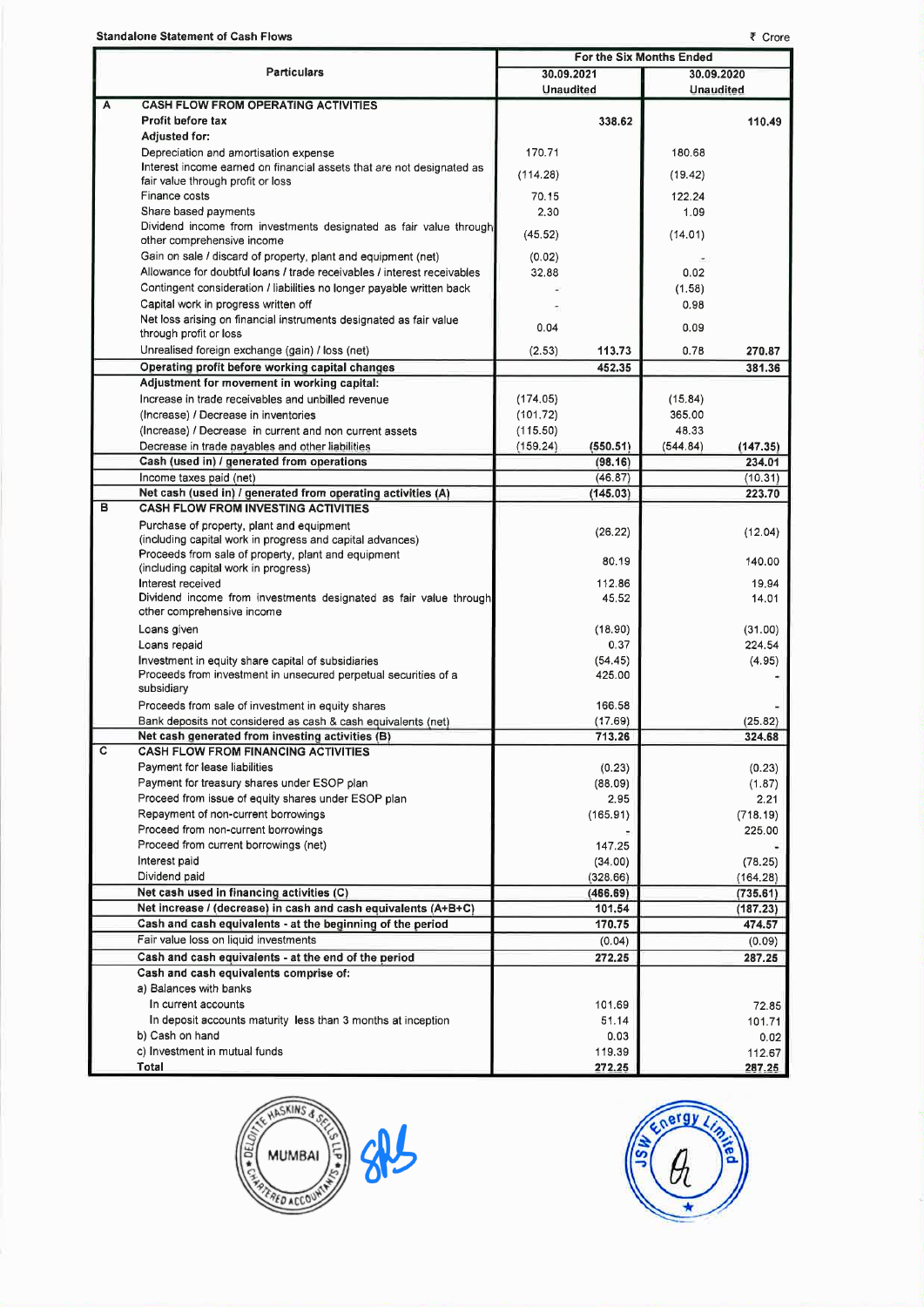Additional information pursuant to Regulation 52(4) of Securities and Exchange Board of India (Listing Obligations and Disclosure Beguiremente) Beguiletiene, 2015, se amended

|                      | Requirements) Regulations, 2015, as amended:                                                                                                                                                                                                                                                                                                        | As at /       |            |            | As at /                 |            | As at /    |
|----------------------|-----------------------------------------------------------------------------------------------------------------------------------------------------------------------------------------------------------------------------------------------------------------------------------------------------------------------------------------------------|---------------|------------|------------|-------------------------|------------|------------|
| Sr.<br>No.           | <b>Particulars</b>                                                                                                                                                                                                                                                                                                                                  | Quarter Ended |            |            | <b>Six Months Ended</b> |            | Year Ended |
|                      |                                                                                                                                                                                                                                                                                                                                                     | 30.09.2021    | 30.06.2021 | 30.09.2020 | 30.09.2021              | 30.09.2020 | 31.03.2021 |
| $\blacktriangleleft$ | Debt-Equity Ratio (in times)<br>Total Borrowings (i.e. Non-current borrowings + Current<br>borrowings) / Total Equity                                                                                                                                                                                                                               | 0.12          | 0.11       | 0.17       | 0.12                    | 0.17       | 0.14       |
|                      | Debt Service Coverage Ratio (in times)<br>(Profit before tax + Depreciation and amortisation expenses<br>+ interest on term loans and debenture) / {Interest on<br>debentures + Interest on term loans + Scheduled principal<br>repayments of term loans and debentures (i.e. excluding<br>prepayments and refinancing of debts) during the period} | 4.40          | 3.42       | 0.40       | 3.90                    | 0.65       | 1.02       |
| 3                    | Interest Service Coverage Ratio (in times)<br>(Profit before tax + Depreciation and amortisation expenses<br>+ interest on term loans and debenture) / {Interest on<br>debentures+ Interest on term loans}                                                                                                                                          | 12.18         | 9.09       | 4.66       | 10.58                   | 4.23       | 5.17       |
| 4                    | <b>Current Ratio (in times)</b><br><b>Current Assets / Current Liabilities</b>                                                                                                                                                                                                                                                                      | 0.74          | 0.86       | 1.26       | 0.74                    | 1,26       | 0.80       |
| 5                    | Long term debt to working capital (in times)<br>(Non-current borrowings + Current maturities of long-term<br>(borrowings) / {Current assets - Current liabilities excluding<br>current maturities of long-term borrowings}                                                                                                                          | 6.21          | 2.68       | 2.80       | 6.21                    | 2.80       | 4.13       |
| 6                    | Bad debts to Accounts receivable ratio (in times)<br>Bad debts / Trade Receivables                                                                                                                                                                                                                                                                  | 0.02          | 0.02       | 0.01       | 0.02                    | 0.01       | 0.01       |
| 7                    | Current liability ratio (in times)<br>Current liabilities / Total liabilities                                                                                                                                                                                                                                                                       | 0.58          | 0,52       | 0.41       | 0.58                    | 0.41       | 0.58       |
| 8                    | Total debts to total assets (in times)<br>Total Borrowings (i.e. Non-current borrowings + Current<br>borrowings) / Total Assets                                                                                                                                                                                                                     | 0.10          | 0.09       | 0.13       | 0.10                    | 0.13       | 0.11       |
| 9                    | Debtors Turnover (no. of days)<br>(Average Trade Receivables including unbilled revenue<br>Revenue from operations) * No of days in the reporting<br>period / year                                                                                                                                                                                  | 48            | 40         | 130        | 41                      | 100        | 66         |
| 10                   | Inventory Turnover (no. of days)<br>(Average Inventory / {Fuel cost + Purchase of stock-in-<br>trade + Stores and spares consumed} * No of days in the<br>reporting period / year)                                                                                                                                                                  | 59            | 49         | 45         | 55                      | 66         | 79         |
| 11                   | Operating EBIDTA Margin (%)<br>(Profit before tax - Other income + Depreciation and<br>amortisation expenses + Finance costs ) / {Revenue from<br>operations} * 100                                                                                                                                                                                 | 25.88%        | 26.30%     | 27.07%     | 26.08%                  | 24.93%     | 28.08%     |
|                      | 12 Net Profit Margin (%)<br>(Net profit after tax / Total Income) * 100                                                                                                                                                                                                                                                                             | 14.49%        | 10.90%     | 5.06%      | 12.80%                  | 4.18%      | 6.29%      |
|                      | 13 Debentures Redemption Reserve (₹ Crore)                                                                                                                                                                                                                                                                                                          | 66.67         | 66.67      | 66.67      | 66.67                   | 66.67      | 66.67      |
|                      | 14 Networth (₹ Crore)                                                                                                                                                                                                                                                                                                                               | 12.206.56     | 12.584.36  | 9.769.87   | 12.206.56               | 9.769.87   | 11.116.22  |

Additional information pursuant to Regulation 54 of Securities and Exchange Board of India (Listing Obligations and Disclosure Requirements) Regulations, 2015, as amended:

a) The listed secured redeemable non-convertible debentures aggregating to ₹ 875.00 crore as on September 30, 2021 are secured by mortgage / charge on certain immovable and moveable assets of the Company with minimum fixed assets cover of 1.20 | 1.25 times, as applicable, for the reporing periods covered in this results.